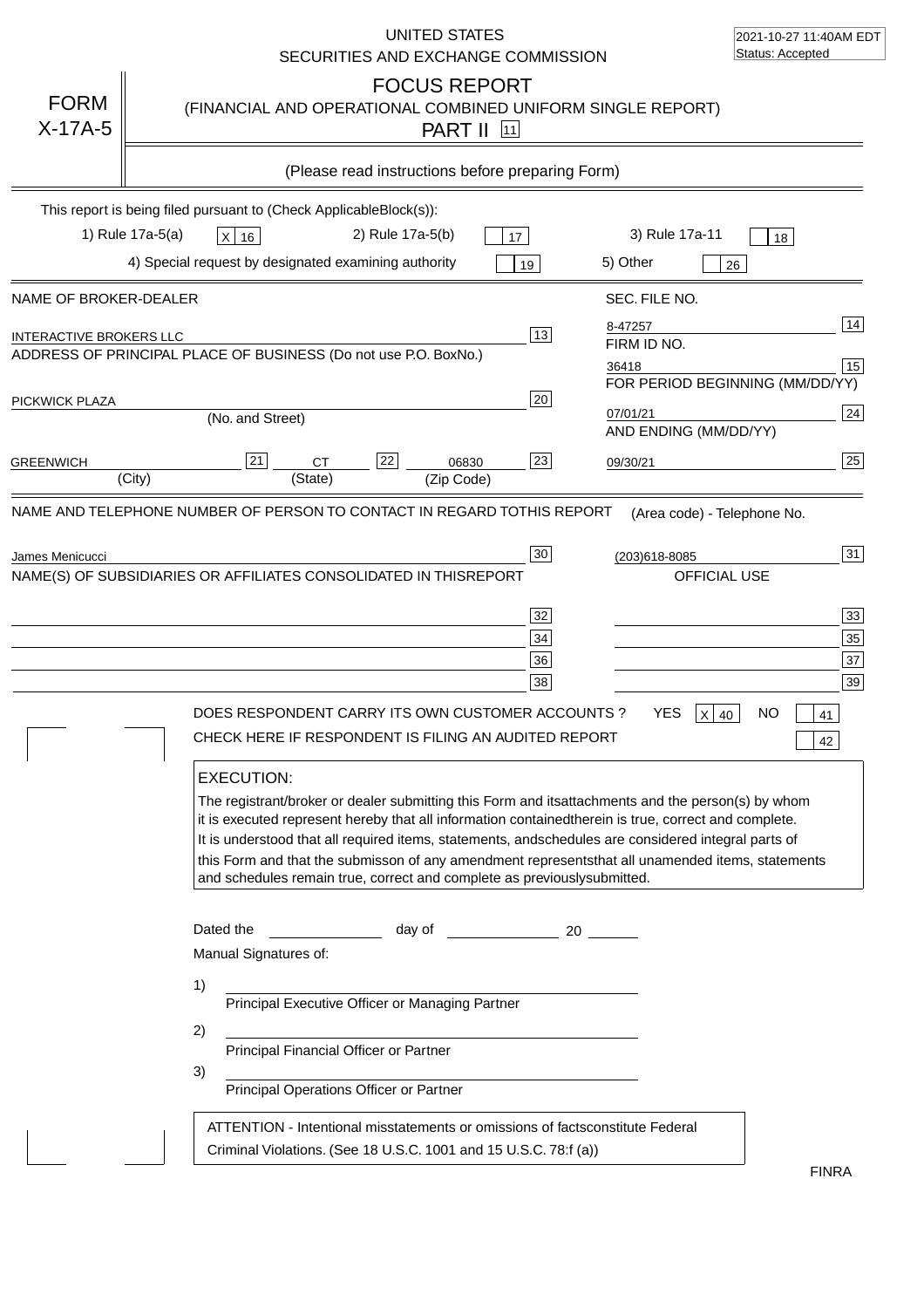FINANCIAL AND OPERATIONAL COMBINED UNIFORM SINGLE REPORT

PART II

2021-10-27 11:40AM EDT Status: Accepted

|         | <b>BROKER OR DEALER</b>                                                                                                                                                                                                        |                               |                        |
|---------|--------------------------------------------------------------------------------------------------------------------------------------------------------------------------------------------------------------------------------|-------------------------------|------------------------|
|         | <b>INTERACTIVE BROKERS LLC</b>                                                                                                                                                                                                 | 09/30/21<br>as of the control |                        |
|         | <b>COMPUTATION OF NET CAPITAL</b>                                                                                                                                                                                              |                               |                        |
|         | 1. Total ownership equity (from Statement of Financial Condition - Item 1800) \$ 6,189,621,772 3480                                                                                                                            |                               |                        |
|         | 2. Deduct: Ownership equity not allowable for Net Capital (allocation content content content of the Capital (                                                                                                                 |                               | $0)$ 3490              |
|         |                                                                                                                                                                                                                                |                               | 6,189,621,772 3500     |
| 4. Add: |                                                                                                                                                                                                                                |                               |                        |
|         | A. Liabilities subordinated to claims of general creditors allowable in computation of net capital                                                                                                                             |                               | 3520<br>$\mathbf 0$    |
|         |                                                                                                                                                                                                                                |                               | 0 3525                 |
|         | 5. Total capital and allowable subordinated liabilities (all contained contained and subset of \$                                                                                                                              |                               | 6,189,621,772 3530     |
|         | 6. Deductions and/or charges:                                                                                                                                                                                                  |                               |                        |
|         | A. Total non-allowable assets from                                                                                                                                                                                             |                               |                        |
|         | Statement of Financial Condition (Notes B and C) \$ 520,344,200 5340                                                                                                                                                           |                               |                        |
|         | 1. Additional charges for customers' and                                                                                                                                                                                       |                               |                        |
|         |                                                                                                                                                                                                                                | $0\sqrt{3550}$                |                        |
|         | 2. Additional charges for customers' and                                                                                                                                                                                       |                               |                        |
|         |                                                                                                                                                                                                                                | $0\sqrt{3560}$                |                        |
|         |                                                                                                                                                                                                                                | 4,445,392 3570                |                        |
|         | 1. number of items $\ldots \ldots \ldots \ldots$ 137 3450                                                                                                                                                                      |                               |                        |
|         | C. Aged short security differences-less                                                                                                                                                                                        |                               |                        |
|         | $0^{3460}$<br>reserve of $\dots\dots\dots\dots\dots\dots\dots\dots$ \$                                                                                                                                                         | $0\sqrt{3580}$                |                        |
|         | $0\sqrt{3470}$                                                                                                                                                                                                                 |                               |                        |
|         |                                                                                                                                                                                                                                | $0\sqrt{3590}$                |                        |
|         | E. Commodity futures contracts and spot commodities -                                                                                                                                                                          |                               |                        |
|         |                                                                                                                                                                                                                                | 0 3600                        |                        |
|         | F. Other deductions and/or charges expansion contracts are the contracted as a contract of the control of the contract of the control of the control of the control of the control of the control of the control of the contro |                               |                        |
|         | G. Deductions for accounts carried under                                                                                                                                                                                       |                               |                        |
|         |                                                                                                                                                                                                                                | $0\sqrt{3615}$                |                        |
|         | H. Total deductions and/or charges expansion of the contract of the contract of the contract of the contract of the contract of the contract of the contract of the contract of the contract of the contract of the contract o |                               |                        |
|         |                                                                                                                                                                                                                                |                               | $0 \;   \; 3630$       |
|         |                                                                                                                                                                                                                                |                               | 5,461,925,513 3640     |
|         | 9. Haircuts on securities: (computed, where applicable,                                                                                                                                                                        |                               |                        |
|         | pursuant to $15c3-1(f)$ :                                                                                                                                                                                                      |                               |                        |
|         | A. Contractual securities commitments \$                                                                                                                                                                                       | $0\sqrt{3660}$                |                        |
|         | B. Subordinated securities borrowings                                                                                                                                                                                          | 0 3670                        |                        |
|         | 1. Bankers' acceptances, certificates of deposit                                                                                                                                                                               |                               |                        |
|         | and commercial paper (educational commercial paper)                                                                                                                                                                            | $0\sqrt{3680}$                |                        |
|         |                                                                                                                                                                                                                                | $0\sqrt{3690}$                |                        |
|         |                                                                                                                                                                                                                                | $0\sqrt{3700}$                |                        |
|         |                                                                                                                                                                                                                                | 0 3710                        |                        |
|         |                                                                                                                                                                                                                                | 0 3720                        |                        |
|         |                                                                                                                                                                                                                                | $0\sqrt{3730}$                |                        |
|         |                                                                                                                                                                                                                                | $0\sqrt{3732}$                |                        |
|         |                                                                                                                                                                                                                                | $0\sqrt{3734}$                |                        |
|         |                                                                                                                                                                                                                                | $0\sqrt{3650}$                |                        |
|         | E. Other (List)                                                                                                                                                                                                                | 2,135,829 3736                | 2,135,829) 3740        |
|         | 10. Net Capital                                                                                                                                                                                                                |                               | 3750 <br>5,459,789,684 |
|         |                                                                                                                                                                                                                                |                               |                        |

OMIT PENNIES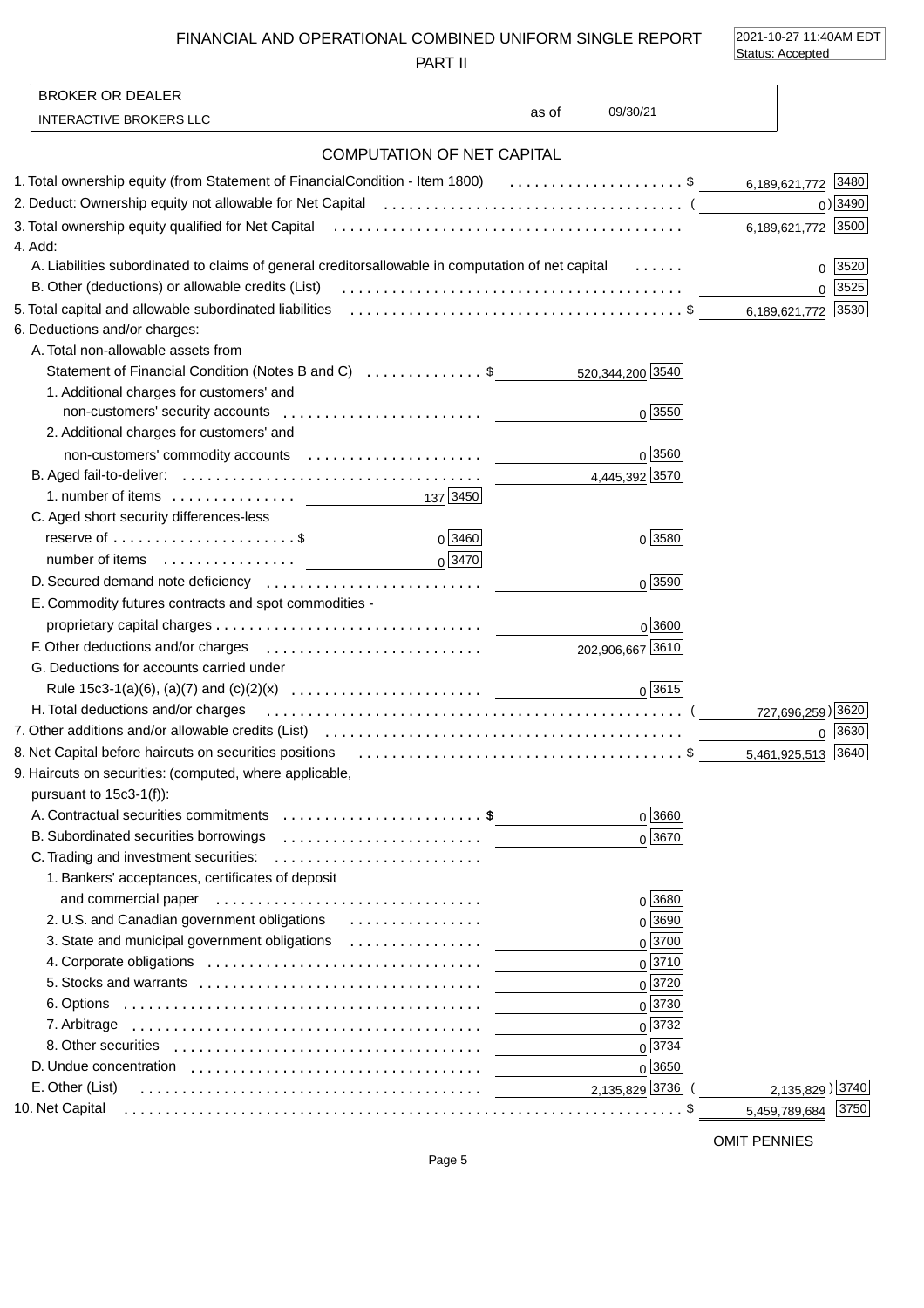2021-10-27 11:40AM EDT Status: Accepted

0.00 3852

FINANCIAL AND OPERATIONAL COMBINED UNIFORM SINGLE REPORT

PART II

INTERACTIVE BROKERS LLC BROKER OR DEALER

# as of

09/30/21

| COMPUTATION OF BASIC NET CAPITAL REQUIREMENT                                                                                                                                                                                                  |      |
|-----------------------------------------------------------------------------------------------------------------------------------------------------------------------------------------------------------------------------------------------|------|
| Part A                                                                                                                                                                                                                                        |      |
| 11. Minimal net capital required (6-2/3% of line 19)                                                                                                                                                                                          | 3756 |
| 12. Minimum dollar net capital requirement of reporting broker or dealer and minimum net capital requirement                                                                                                                                  |      |
| of subsidiaries computed in accordance with Note (A) expansion contained the substantial service of subsidiaries computed in accordance with Note (A)                                                                                         | 3758 |
| 13. Net capital requirement (greater of line 11 or 12) expansive example and the capital requirement (greater of line 11 or 12)                                                                                                               | 3760 |
| 14. Excess net capital (line 10 less 13)                                                                                                                                                                                                      | 3770 |
|                                                                                                                                                                                                                                               | 3780 |
| COMPUTATION OF AGGREGATE INDEBTEDNESS                                                                                                                                                                                                         |      |
| 16. Total A.I. liabilities from Statement of Financial Condition<br>17. Add:                                                                                                                                                                  | 3790 |
| A. Drafts for immediate credit<br>3800                                                                                                                                                                                                        |      |
| B. Market value of securities borrowed for which no                                                                                                                                                                                           |      |
| equivalent value is paid or credited expansion of the set of the set of the set of the set of the set of the set of the set of the set of the set of the set of the set of the set of the set of the set of the set of the set<br>3810        |      |
| C. Other unrecorded amounts (List) example and contain a series of the series of the series of the series of the series of the series of the series of the series of the series of the series of the series of the series of t<br>$ 3820 $ \$ | 3830 |
| 18. Deduct: Adjustment based on deposits in Special Reserve Bank Accounts (15c3-1(c)(1)(vii)) \$                                                                                                                                              | 3838 |
| 19. Total aggregate indebtedness                                                                                                                                                                                                              | 3840 |
| 20. Percentage of aggregate indebtedness to net capital (line 19 divided by line 10)  %                                                                                                                                                       | 3850 |
| 21. Percentage of aggregate indebtedness to net capital after<br>anticipated capital withdrawals                                                                                                                                              |      |
| (line 19 divided by line 10 less item 4880 page 12)                                                                                                                                                                                           | 3853 |
| COMPUTATION OF ALTERNATE NET CAPITAL REQUIREMENT<br>Part B                                                                                                                                                                                    |      |
| 22.2% of combined aggregate debit items as shown in Formula for Reserve Requirements pursuant<br>to Rule 15c3-3 prepared as of the date of net capital computation including both                                                             |      |

| to Kule Toco-o prepared as of the date of het capital computation including both                      |                    |
|-------------------------------------------------------------------------------------------------------|--------------------|
| brokers or dealers and consolidated subsidiaries' debits                                              | 944,476,173 3870   |
| or dealer and minimum net capital<br>23. Minimum dollar net capital requirement of reporting broker   |                    |
| requirement of subsidiaries computed in accordance with Note(A)                                       | 172,525,587 3880   |
| 24. Net capital requirement (greater of line 22 or 23)                                                | 944,476,173 3760   |
| 25. Excess net capital (line 10 less 24)                                                              | 4,515,313,511 3910 |
| 26. Percentage of Net Capital to Aggregate Debits (line 10 divided by line 18 page 8)  %              | 11.56 3851         |
| withdrawals, to Aggregate Debits<br>27. Percentage of Net Capital, after anticipated capital          |                    |
| item 10 less Item 4880 page 12 divided by line 17 page 8)                                             | 11.56 3854         |
| 28. Net capital in excess of the greater of:                                                          |                    |
| capital requirement \$<br>5% of combined aggregate debit items or 120% of minimum net                 | 3,098,599,252 3920 |
| <b>OTHER RATIOS</b>                                                                                   |                    |
| Part C                                                                                                |                    |
| 29. Percentage of debt to debt-equity total computed in<br>accordance with Rule 15c3-1 (d) $\ldots$ % | $0.00$ 3860        |

| 30. Options deductions/Net Capital ratio (1000% test) total deductions exclusive of liquidating |  |
|-------------------------------------------------------------------------------------------------|--|
|                                                                                                 |  |
| _____                                                                                           |  |

#### NOTES:

(A) The minimum net capital requirement should be computed by adding the minimum dollar net capital requirement of the reporting broker dealer and, for each subsidiary to be consolidated, the greater of:

1. Minimum dollar net capital requirement, or

2. 6-2/3% of aggregate indebtedness or 2% of aggregate debits if alternate method is used.

included in non-allowable assets. (B) Do not deduct the value of securities borrowed under subordination agreements or secured demand notes covered by subordination agreements not in satisfactory form and the market values of memberships in exchanges contributed for use of company (contra to item 1740) and partners' securities which were

non-allowable assets. (C) For reports filed pursuant to paragraph (d) of Rule 17a-5, respondent should provide a list of material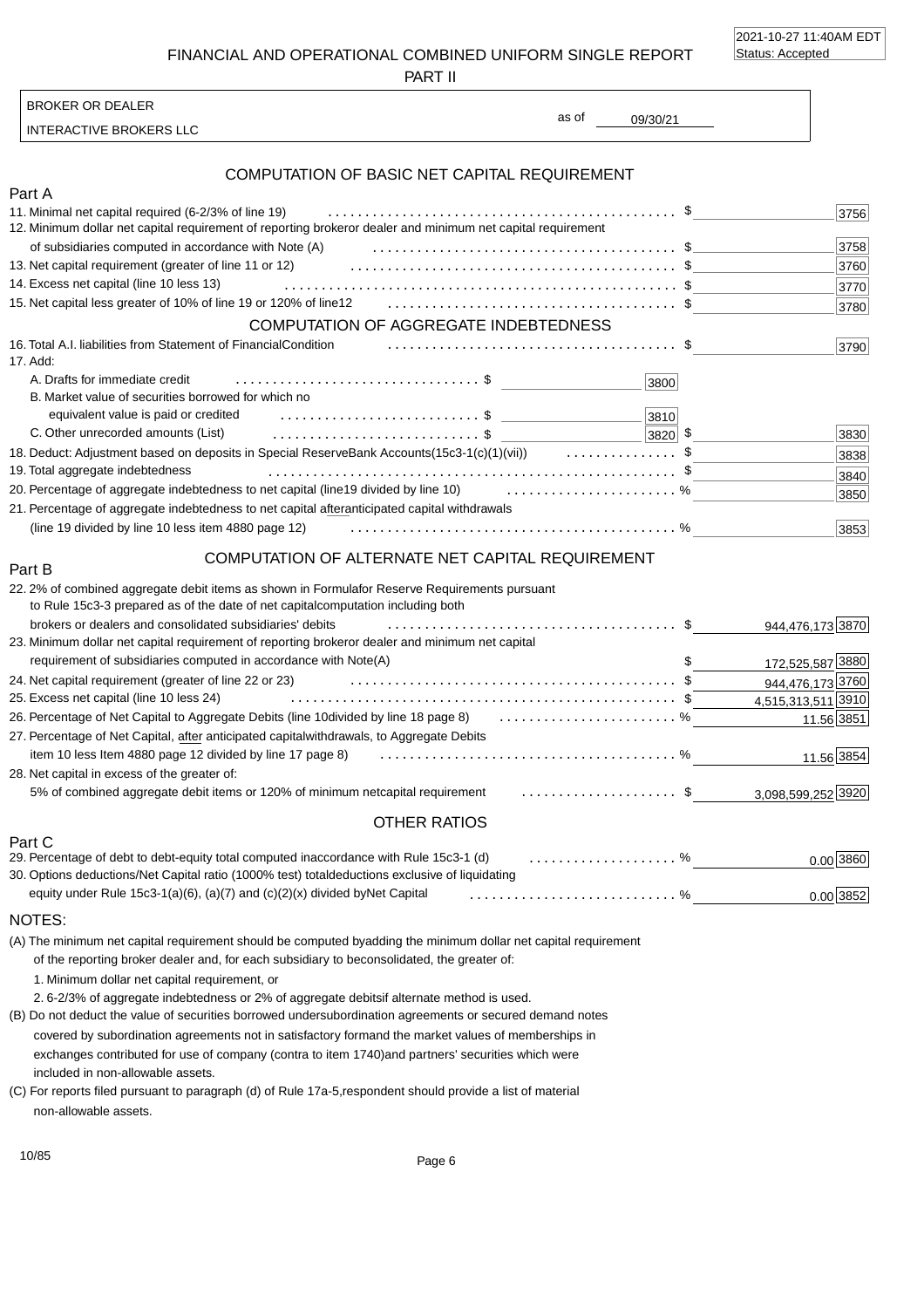FINANCIAL AND OPERATIONAL COMBINED UNIFORM SINGLE REPORT PART II

2021-10-27 11:40AM EDT Status: Accepted

 $\overline{1}$ 

| <b>BROKER OR DEALER</b>                                                    |                                                                                                                                                                                                                                                                                                                                                                                                                                                                                                                                                                    |       |                    |                     |                                  |
|----------------------------------------------------------------------------|--------------------------------------------------------------------------------------------------------------------------------------------------------------------------------------------------------------------------------------------------------------------------------------------------------------------------------------------------------------------------------------------------------------------------------------------------------------------------------------------------------------------------------------------------------------------|-------|--------------------|---------------------|----------------------------------|
| INTERACTIVE BROKERS LLC                                                    |                                                                                                                                                                                                                                                                                                                                                                                                                                                                                                                                                                    | as of | 09/30/21           |                     |                                  |
| <b>FORMULA FOR</b>                                                         | DETERMINATION OF CUSTOMER ACCOUNT RESERVE REQUIREMENTS<br>OF BROKERS AND DEALERS UNDER RULE 15c3-3<br>(See Rule 15c3-3, Exhibit A and Related Notes)                                                                                                                                                                                                                                                                                                                                                                                                               |       |                    |                     |                                  |
| <b>CREDIT BALANCES</b>                                                     |                                                                                                                                                                                                                                                                                                                                                                                                                                                                                                                                                                    |       |                    |                     |                                  |
| 1. Free credit balances and other credit balances in customers'            |                                                                                                                                                                                                                                                                                                                                                                                                                                                                                                                                                                    |       |                    |                     |                                  |
|                                                                            |                                                                                                                                                                                                                                                                                                                                                                                                                                                                                                                                                                    |       |                    |                     |                                  |
| 2. Monies borrowed collateralized by securities carried for the accounts   |                                                                                                                                                                                                                                                                                                                                                                                                                                                                                                                                                                    |       |                    |                     |                                  |
|                                                                            | of customers (See Note B) $\ldots$ $\ldots$ $\ldots$ $\ldots$ $\ldots$ $\ldots$ $\ldots$ $\ldots$ $\ldots$ $\ldots$ $\ldots$ $\ldots$ $\ldots$ $\ldots$ $\ldots$ $\ldots$ $\ldots$ $\ldots$ $\ldots$ $\ldots$ $\ldots$ $\ldots$ $\ldots$ $\ldots$ $\ldots$ $\ldots$ $\ldots$ $\ldots$ $\ldots$ $\ldots$ $\ldots$ $\ldots$ $\ld$                                                                                                                                                                                                                                    |       |                    |                     |                                  |
|                                                                            | 3. Monies payable against customers' securities loaned (See Note C) et al. al. al. al. al. al. 6,233,736,700 4360                                                                                                                                                                                                                                                                                                                                                                                                                                                  |       |                    |                     |                                  |
|                                                                            | 4. Customers' securities failed to receive (See Note D) enter a contract of the customers' securities failed to receive (See Note D) enter a contract of the contract of 81,889,159 4370                                                                                                                                                                                                                                                                                                                                                                           |       |                    |                     |                                  |
| 5. Credit balances in firm accounts which are attributable to              |                                                                                                                                                                                                                                                                                                                                                                                                                                                                                                                                                                    |       | 0 4380             |                     |                                  |
| 6. Market value of stock dividends, stock splits and similar distributions |                                                                                                                                                                                                                                                                                                                                                                                                                                                                                                                                                                    |       |                    |                     |                                  |
|                                                                            | receivable outstanding over 30 calendar days enter and contained a series and contained a series of the contain                                                                                                                                                                                                                                                                                                                                                                                                                                                    |       | 0 4390             |                     |                                  |
|                                                                            | 7.** Market value of short security count differences over 30 calendar days old contact contact contact to the                                                                                                                                                                                                                                                                                                                                                                                                                                                     |       | 0 4400             |                     |                                  |
|                                                                            | 8. ** Market value of short securities and credits (not to be offset by longs or by                                                                                                                                                                                                                                                                                                                                                                                                                                                                                |       |                    |                     |                                  |
|                                                                            |                                                                                                                                                                                                                                                                                                                                                                                                                                                                                                                                                                    |       |                    |                     |                                  |
| and have not been confirmed to be in transfer by the transfer agent or     | 9. Market value of securities which are in transfer in excess of 40 calendar days                                                                                                                                                                                                                                                                                                                                                                                                                                                                                  |       |                    |                     |                                  |
|                                                                            | the issuer during the 40 days enter the set of the set of the set of the set of the set of the set of the set of the set of the set of the set of the set of the set of the set of the set of the set of the set of the set o                                                                                                                                                                                                                                                                                                                                      |       | 0 4420             |                     |                                  |
|                                                                            | 10. Other (List) run and state of the state of the state of the state of the state of the state of the state of the state of the state of the state of the state of the state of the state of the state of the state of the st                                                                                                                                                                                                                                                                                                                                     |       |                    |                     |                                  |
|                                                                            | 11. TOTAL CREDITS (Alberta Alberta Alberta Alberta Alberta Alberta Alberta Alberta Alberta Alberta Alberta Alb                                                                                                                                                                                                                                                                                                                                                                                                                                                     |       |                    |                     | 57,982,251,250 4430              |
| <b>DEBIT BALANCES</b>                                                      |                                                                                                                                                                                                                                                                                                                                                                                                                                                                                                                                                                    |       |                    |                     |                                  |
|                                                                            | 12.** Debit balances in customers' cash and margin accounts excluding unsecured                                                                                                                                                                                                                                                                                                                                                                                                                                                                                    |       |                    |                     |                                  |
|                                                                            | accounts and accounts doubtful of collection (See Note E) enterprised and counts and accounts and accounts doubtful of collection (See Note E) enterprised and accounts and accounts doubtful of collection (See Note E)                                                                                                                                                                                                                                                                                                                                           |       |                    |                     |                                  |
|                                                                            | 13. Securities borrowed to effectuate short sales by customers and securities borrowed<br>to make delivery on customers' securities failed to deliver enterprised by the case of the state of the deliver                                                                                                                                                                                                                                                                                                                                                          |       |                    |                     |                                  |
|                                                                            | 14. Failed to deliver of customers' securities not older than 30 calendar days                                                                                                                                                                                                                                                                                                                                                                                                                                                                                     |       | 23,345,449 4460    |                     |                                  |
|                                                                            | 15. Margin required and on deposit with the Options Clearing Corporation for all                                                                                                                                                                                                                                                                                                                                                                                                                                                                                   |       |                    |                     |                                  |
|                                                                            | 16. Margin required and on deposit with a clearing agency registered with the Commission<br>under section 17A of the Act (15 U.S.C. 78q-1) or a derivatives clearing organization<br>registered with the Commodity Futures Trading Commission under section 5b of the Commodity<br>Exchange Act (7 U.S.C. 7a-1) related to the following types of positions written, purchased<br>or sold in customer accounts: (1) security futures products and (2) futures contracts<br>(and options thereon) carried in a securities account pursuant to an SRO portfolio mar- |       | 0 4467<br>$0$ 4469 |                     |                                  |
|                                                                            |                                                                                                                                                                                                                                                                                                                                                                                                                                                                                                                                                                    |       |                    |                     | 47,223,808,649 4470              |
|                                                                            | 19.** Less 3% (for alternative method only - see Rule 15c3-1(a)(1)(ii)) $\ldots$ (                                                                                                                                                                                                                                                                                                                                                                                                                                                                                 |       |                    |                     | $1,416,714,259$ <sup>24471</sup> |
|                                                                            |                                                                                                                                                                                                                                                                                                                                                                                                                                                                                                                                                                    |       |                    |                     |                                  |
| <b>RESERVE COMPUTATION</b>                                                 |                                                                                                                                                                                                                                                                                                                                                                                                                                                                                                                                                                    |       |                    |                     |                                  |
|                                                                            | 21. Excess of total debits over total credits (line 20 less line 11) entitled and contained a series of the series of series and series of the series of the series of the series of the series of the series of the series of                                                                                                                                                                                                                                                                                                                                     |       |                    |                     | $0 \mid 4480$                    |
| 23. If computation is made monthly as permitted, enter 105% of             |                                                                                                                                                                                                                                                                                                                                                                                                                                                                                                                                                                    |       |                    |                     |                                  |
|                                                                            | excess of total credits over total debits with a state of the state of the state of total debits with the state of the state of the state of the state of the state of the state of the state of the state of the state of the                                                                                                                                                                                                                                                                                                                                     |       |                    |                     | 4500                             |
| 24. Amount held on deposit in "Reserve Bank Account(s)", including         |                                                                                                                                                                                                                                                                                                                                                                                                                                                                                                                                                                    |       |                    |                     |                                  |
| \$                                                                         | 10.036.946.660 4505 value of qualified securities, at end of reporting period 11,861,965,198 4510                                                                                                                                                                                                                                                                                                                                                                                                                                                                  |       |                    |                     |                                  |
| 25. Amount of deposit (or withdrawal) including                            |                                                                                                                                                                                                                                                                                                                                                                                                                                                                                                                                                                    |       |                    |                     |                                  |
| \$                                                                         | 637,443,871 4515 value of qualified securities extending to the control of the control of the securities extending to the control of the control of the control of the control of the control of the control of the control of                                                                                                                                                                                                                                                                                                                                     |       |                    |                     | 630,983,542 4520                 |
|                                                                            | 26. New amount in Reserve Bank Account(s) after adding deposit or subtracting withdrawal including                                                                                                                                                                                                                                                                                                                                                                                                                                                                 |       |                    |                     |                                  |
| \$                                                                         | 10,674,390,531 4525 value of qualified securities extending to the extended of the securities of the current control of the securities extending to the control of the securities of the control of the control of the securit                                                                                                                                                                                                                                                                                                                                     |       |                    |                     |                                  |
|                                                                            |                                                                                                                                                                                                                                                                                                                                                                                                                                                                                                                                                                    |       |                    |                     | 10/01/21 4540                    |
| FREQUENCY OF COMPUTATION                                                   |                                                                                                                                                                                                                                                                                                                                                                                                                                                                                                                                                                    |       |                    | <b>OMIT PENNIES</b> |                                  |
| $ 4332 $ Weekly<br>28. Daily<br>$\times$                                   | 4333 <br><b>Monthly</b>                                                                                                                                                                                                                                                                                                                                                                                                                                                                                                                                            | 4334  |                    |                     |                                  |
|                                                                            |                                                                                                                                                                                                                                                                                                                                                                                                                                                                                                                                                                    |       |                    |                     |                                  |

\*\* In the event the Net Capital Requirement is computed under the alternative method, this "Reserve Formula" shall be prepared in accordance with the requirements of paragraph (a)(1)(ii) of Rule 15c3-1.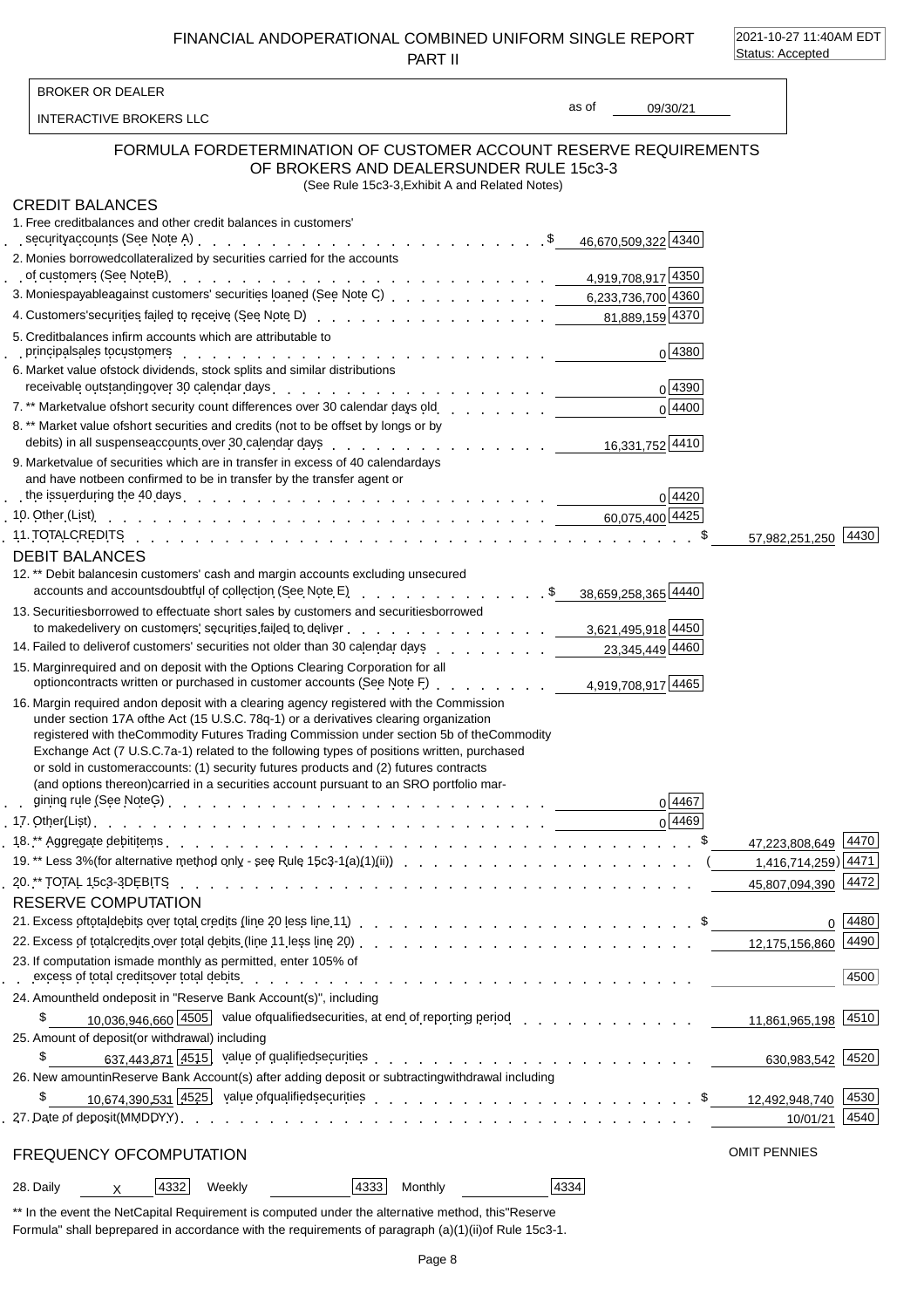| 2021-10-27 11:40AM EDT |  |
|------------------------|--|
| Status: Accepted       |  |

SUPPLEMENT TO FINANCIAL AND OPERATIONAL COMBINED UNIFORM SINGLE REPORT

PART II

### BROKER OR DEALER

INTERACTIVE BROKERS LLC

09/30/21

as of

## STATEMENT OF SEGREGATION REQUIREMENTS AND FUNDS IN SEGREGATION FOR CUSTOMERS TRADING ON U.S. COMMODITY EXCHANGES

| SEGREGATION REQUIREMENTS (Section 4d(2) of the CEAct)                                          |           |                    |              |
|------------------------------------------------------------------------------------------------|-----------|--------------------|--------------|
| 1. Net ledger balance                                                                          |           |                    |              |
| A. Cash                                                                                        | \$        | 6,987,444,772      | 7010         |
| B. Securities (at market)                                                                      |           | 0                  | 7020         |
| 2. Net unrealized profit (loss) in open futures contracts<br>traded on a contract market       |           | 220,320,559        | 7030         |
| 3. Exchange traded options                                                                     |           |                    |              |
| A. Add market value of open option contracts purchased on a<br>contract market                 |           | 449,127,961        | 7032         |
| B. Deduct market value of open option contracts granted (sold)<br>on a contract market         |           | 372,522,317) 7033  |              |
| 4. Net equity (deficit) (add lines 1, 2, and 3)                                                |           | 7,284,370,975 7040 |              |
| 5. Accounts liquidating to a deficit and accounts with debit<br>balances                       |           |                    |              |
| - gross amount<br>1,227,027                                                                    | 7045      |                    |              |
| Less: amount offset by customer owned securities                                               | $0)$ 7047 | 1.227.027          | 7050         |
| 6. Amount required to be segregated (add lines 4 and 5)                                        |           | 7,285,598,002      | 7060         |
| FUNDS IN SEGREGATED ACCOUNTS                                                                   |           |                    |              |
| 7. Deposited in segregated funds bank accounts                                                 |           |                    |              |
| A. Cash                                                                                        |           | 1,766,672,912 7070 |              |
| B. Securities representing investments of customers' funds<br>(at market)                      |           | 3,304,310,185 7080 |              |
| C. Securities held for particular customers or option customers<br>in lieu of cash (at market) |           |                    | $0$ 7090     |
| 8. Margins on deposit with derivatives clearing organizations<br>of contract markets           |           |                    |              |
| A. Cash                                                                                        | \$        | 1,987,638,964      | 7100         |
| B. Securities representing investments of customers' funds<br>(at market)                      |           | 349,477,041 7110   |              |
| C. Securities held for particular customers or option customers<br>in lieu of cash (at market) |           | $\Omega$           | 7120         |
| 9. Net settlement from (to) derivatives clearing organizations<br>of contract markets          |           | 9,766,616 7130     |              |
| 10. Exchange traded options                                                                    |           |                    |              |
| A. Value of open long option contracts                                                         |           | 449,127,960 7132   |              |
| B. Value of open short option contracts                                                        |           | 372,522,316 7133   |              |
| 11. Net equities with other FCMs                                                               |           |                    |              |
| A. Net liquidating equity                                                                      |           |                    | $0$   $7140$ |
| B. Securities representing investments of customers' funds<br>(at market)                      |           |                    | $0$ 7160     |
| C. Securities held for particular customers or option customers<br>in lieu of cash (at market) |           |                    | $0$ 7170     |
| 12. Segregated funds on hand (describe:                                                        |           |                    | 0 7150       |
| 13. Total amount in segregation (add lines 7 through 12)                                       |           | 7,494,471,362 7180 |              |
| 14. Excess (deficiency) funds in segregation (subtract line 6 from line 13)                    | \$        | 208,873,360 7190   |              |
| 15. Management Target Amount for Excess funds in segregation                                   | \$        | 155,000,000 7194   |              |
| 16. Excess (deficiency) funds in segregation over (under) Management Target Amount Excess      | \$        | 53,873,360 7198    |              |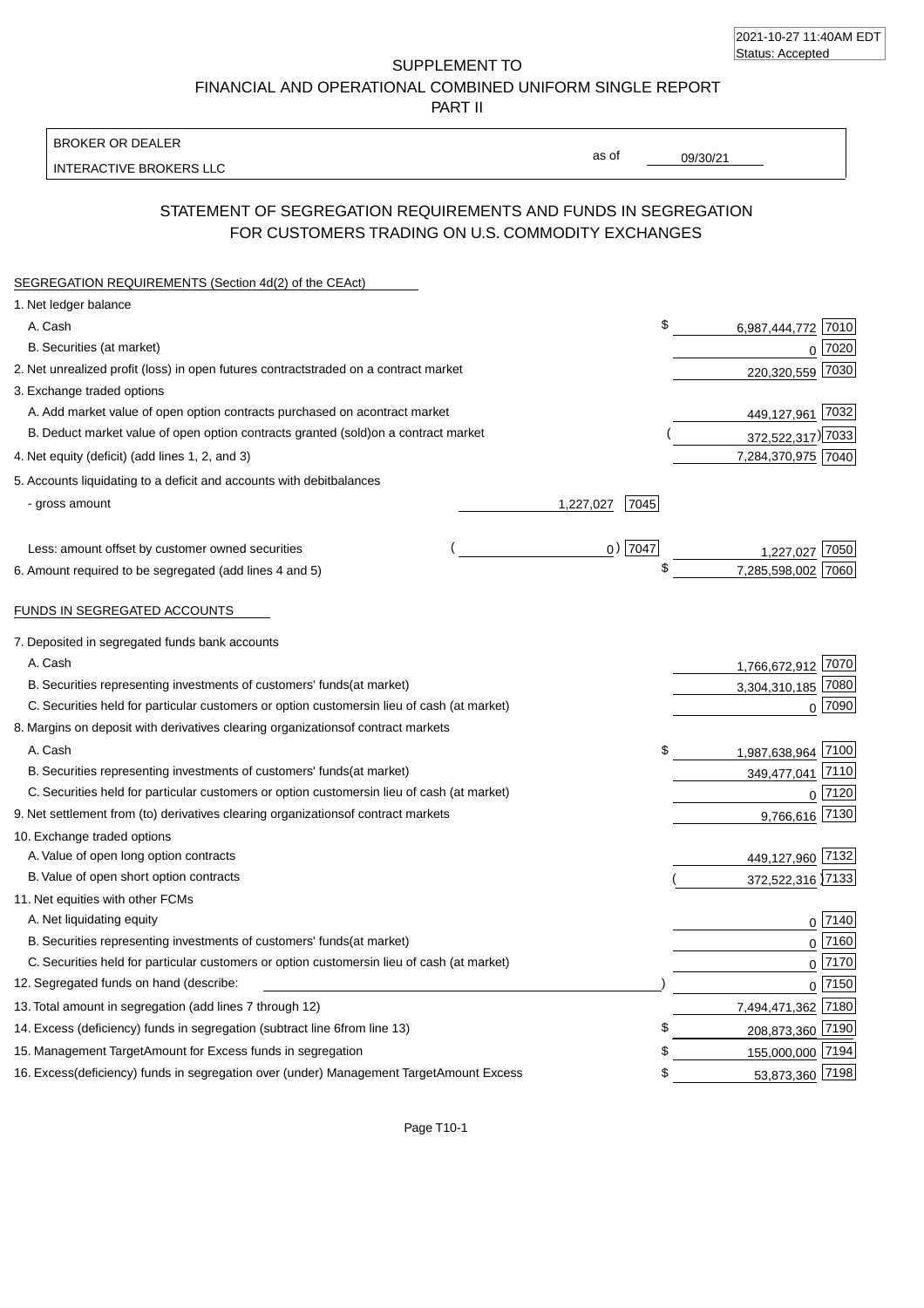2021-10-27 11:40AM EDT

SUPPLEMENT TO FINANCIAL AND OPERATIONAL COMBINED UNIFORM SINGLE REPORT Status: Accepted

PART II

| <b>BROKER OR DEALER</b> |       |          |
|-------------------------|-------|----------|
| INTERACTIVE BROKERS LLC | as of | 09/30/21 |

### STATEMENT OF SECURED AMOUNTS AND FUNDS HELD IN SEPARATE ACCOUNTS PURSUANT TO COMMISSION REGULATION 30.7

### FOREIGN FUTURES AND FOREIGN OPTIONS SECURED AMOUNTS

| Amount required to be set aside pursuant to law, rule or<br>regulation of a foreign government<br>or a rule of a self-regulatory organization authorized<br>thereunder |                                   | \$                | 7305 |
|------------------------------------------------------------------------------------------------------------------------------------------------------------------------|-----------------------------------|-------------------|------|
| 1. Net ledger balance - Foreign Futures and Foreign Option Trading - All Customers                                                                                     |                                   |                   |      |
| A. Cash                                                                                                                                                                |                                   | \$<br>512,391,924 | 7315 |
| <b>B.</b> Securities<br>(at market)                                                                                                                                    |                                   |                   | 7317 |
| unrealized profit (loss) in open futures contracts traded on a foreign<br>2. Net                                                                                       | board of trade                    | (2,344,462)       | 7325 |
| 3. Exchange traded options                                                                                                                                             |                                   |                   |      |
| A. Market value of open option contracts purchased on a foreign board of trade                                                                                         |                                   | 104,091           | 7335 |
| B. Market value of open contracts granted (sold) on a foreign board of trade                                                                                           |                                   | (10, 032)         | 7337 |
| 4. Net equity (deficit) (add lines 1.2. and 3.)                                                                                                                        |                                   | \$<br>510,141,521 | 7345 |
| 5. Accounts liquidating to a deficit and accounts with                                                                                                                 |                                   |                   |      |
| debit balances - gross<br>amount                                                                                                                                       | 7351<br>4,431                     |                   |      |
| Less: amount offset by customer owned securities                                                                                                                       | 7352                              | 4,431             | 7354 |
| 6. Amount required to be set aside as the secured amount - Net Liquidating                                                                                             | Equity Method (add lines 4 and 5) | \$<br>510,145,952 | 7355 |
| 7. Greater of amount required to be set aside pursuant to foreign jurisdiction (above) or line 6.                                                                      |                                   | \$<br>510,145,952 | 7360 |

Page T10-3